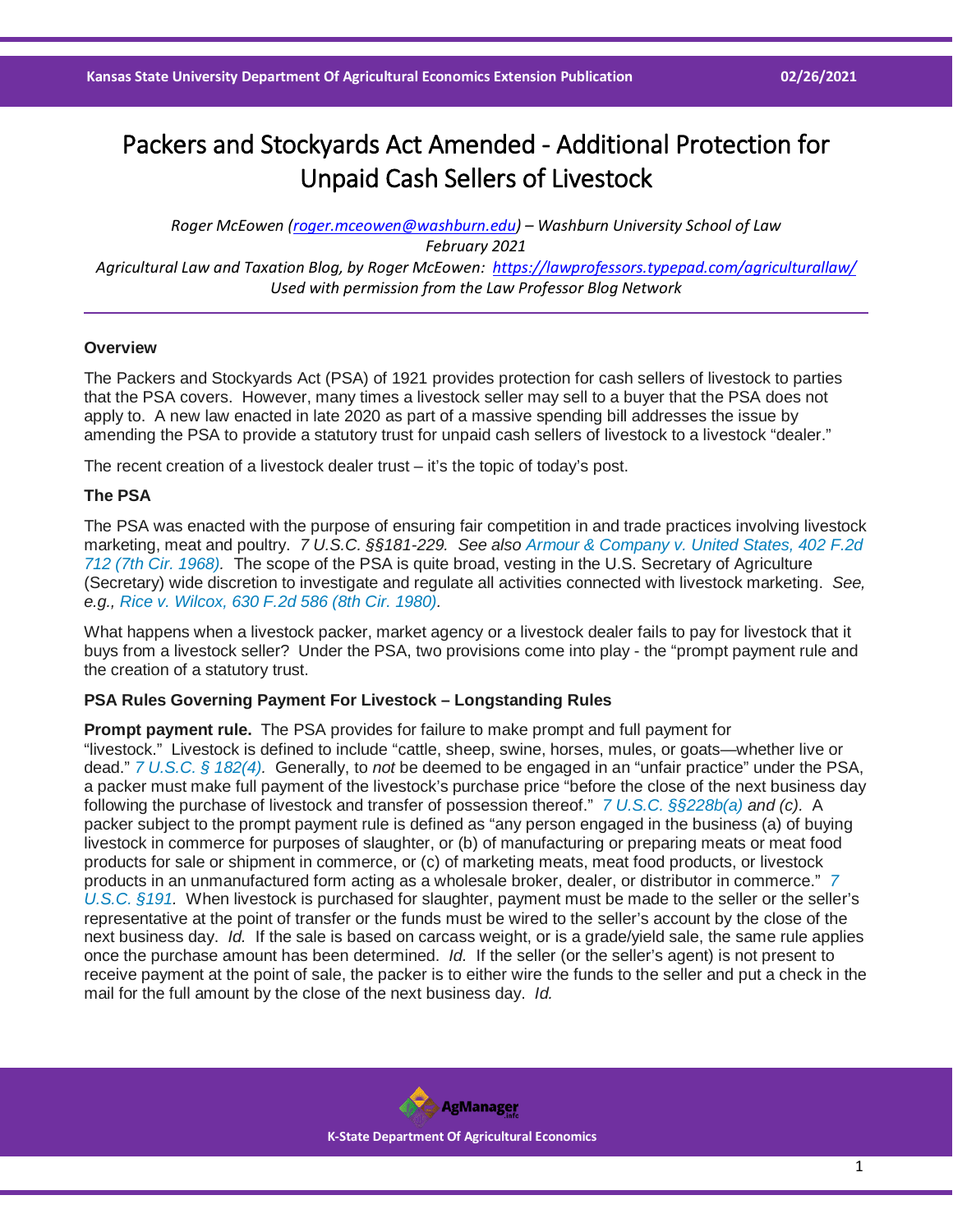The prompt payment requirement can be waived by written agreement that is entered into before the purchase or sale of livestock. *[7 U.S.C. §228\(b\)\(b\).](https://casetext.com/statute/united-states-code/title-7-agriculture/chapter-9-packers-and-stockyards/subchapter-v-general-provisions/section-228-authority-of-secretary?ref=ArRBZs!mh3J3u)* The regulations provide a format for the waiver. *[9](https://casetext.com/regulation/code-of-federal-regulations/title-9-animals-and-animal-products/chapter-ii-agricultural-marketing-service-fair-trade-practices-program-department-of-agriculture/part-201-regulations-under-the-packers-and-stockyards-act/poultry-packers-and-live-poultry-dealers/201200-sale-of-livestock-to-a-packer-on-credit?ref=ArRBZs!eIPgI7)  [C.F.R. §201.200\(a\).](https://casetext.com/regulation/code-of-federal-regulations/title-9-animals-and-animal-products/chapter-ii-agricultural-marketing-service-fair-trade-practices-program-department-of-agriculture/part-201-regulations-under-the-packers-and-stockyards-act/poultry-packers-and-live-poultry-dealers/201200-sale-of-livestock-to-a-packer-on-credit?ref=ArRBZs!eIPgI7)* The agreement must be disclosed in the business records of the buyer and the seller, and on the accounts or other documents that the buyer issues relating to the transaction. *[7 U.S.C.](https://casetext.com/statute/united-states-code/title-7-agriculture/chapter-9-packers-and-stockyards/subchapter-v-general-provisions/section-228b-prompt-payment-for-purchase-of-livestock?ref=ArRBZs!_8q18C)  [§228b\(b\).](https://casetext.com/statute/united-states-code/title-7-agriculture/chapter-9-packers-and-stockyards/subchapter-v-general-provisions/section-228b-prompt-payment-for-purchase-of-livestock?ref=ArRBZs!_8q18C)* But, if the prompt payment requirement is waived, the seller will lose any interest the seller has in the statutory trust (discussed below). *[7 U.S.C. §196\(c\).](https://casetext.com/statute/united-states-code/title-7-agriculture/chapter-9-packers-and-stockyards/subchapter-ii-packers-generally/part-a-general-provisions/section-196-statutory-trust-established-livestock?ref=ArRBZs!49eATf)*

The prompt payment rule also applies to "market agencies" and "dealers" in addition to packers (as defined above). A "market agency" is any person "engaged in the business of (1) buying or selling in commerce livestock on a commission basis or (2) furnishing stockyard services." *[7 U.S.C. §201\(c\).](https://casetext.com/statute/united-states-code/title-7-agriculture/chapter-9-packers-and-stockyards/subchapter-iii-stockyards-and-stockyard-dealers/section-201-stockyard-owner-stockyard-services-market-agency-dealer-defined?ref=ArRBZs!P9Jywh)* Simply denoting "commission" on an invoice does not, by itself, indicate that the sale was on a commission basis. It's the nature of the business relationship of the parties and the surrounding facts and circumstances that are determinative. *See, e.g., [Ferguson v. United States Department of Agriculture, 911 F.2d 1273 \(8th Cir.](https://casetext.com/case/ferguson-v-us-dept-of-agriculture?ref=ArRBZs!jejEPw)  [1990\).](https://casetext.com/case/ferguson-v-us-dept-of-agriculture?ref=ArRBZs!jejEPw)* A "dealer" is "any person, not a market agency, engaged in the business of buying or selling in commerce livestock, either on his own account or as the employee or agent of the vendor or purchaser." *[7](https://casetext.com/statute/united-states-code/title-7-agriculture/chapter-9-packers-and-stockyards/subchapter-iii-stockyards-and-stockyard-dealers/section-201-stockyard-owner-stockyard-services-market-agency-dealer-defined?ref=ArRBZs!P9Jywh)  [U.S.C. §201\(d\).](https://casetext.com/statute/united-states-code/title-7-agriculture/chapter-9-packers-and-stockyards/subchapter-iii-stockyards-and-stockyard-dealers/section-201-stockyard-owner-stockyard-services-market-agency-dealer-defined?ref=ArRBZs!P9Jywh)* In *[Kelly v. United States, 202 F.2d 838 \(10th Cir. 1953\),](https://casetext.com/case/kelley-v-united-states-11?ref=ArRBZs!rSOQPN)* the court said that a person can be a "dealer" even if the buying and selling of livestock is not the person's only business.

A violation of the prompt payment rule constitutes an "unfair practice" under the PSA. *[7 U.S.C.](https://casetext.com/statute/united-states-code/title-7-agriculture/chapter-9-packers-and-stockyards/subchapter-v-general-provisions/section-228b-prompt-payment-for-purchase-of-livestock?ref=ArRBZs!_8q18C)  [§228b\(c\).](https://casetext.com/statute/united-states-code/title-7-agriculture/chapter-9-packers-and-stockyards/subchapter-v-general-provisions/section-228b-prompt-payment-for-purchase-of-livestock?ref=ArRBZs!_8q18C)* The same is true for the issuance of an insufficient funds check and the failure to pay when due. *[7 U.S.C. §213\(a\);](https://casetext.com/statute/united-states-code/title-7-agriculture/chapter-9-packers-and-stockyards/subchapter-iii-stockyards-and-stockyard-dealers/section-213-prevention-of-unfair-discriminatory-or-deceptive-practices?ref=ArRBZs!y4k1OA) [7 U.S.C. §228\(b\).](https://casetext.com/statute/united-states-code/title-7-agriculture/chapter-9-packers-and-stockyards/subchapter-v-general-provisions/section-228-authority-of-secretary?ref=ArRBZs!mh3J3u)*

The inability to make prompt payment is sometimes tied to the financial condition of the buyer. Consequently, all market agencies are prohibited from operating while insolvent – when current liabilities exceed current assets. *[7 U.S.C. §204.](https://casetext.com/statute/united-states-code/title-7-agriculture/chapter-9-packers-and-stockyards/subchapter-iii-stockyards-and-stockyard-dealers/section-204-bond-and-suspension-of-registrants?ref=ArRBZs!nXTMcF) See also [United States v. Ocala Livestock Market, Inc., 861 F.](https://casetext.com/case/united-states-v-ocala-live-stock-mkt-inc?ref=ArRBZs!B3l25L)  [Supp. 2d 1328 \(M.D. Fla. 2012\).](https://casetext.com/case/united-states-v-ocala-live-stock-mkt-inc?ref=ArRBZs!B3l25L)*

**Statutory packer trust.** For packers with average annual purchases of livestock exceeding \$500,000, the PSA establishes a statutory trust for the benefit of unpaid cash sellers. A "cash sale" is any sale where the seller does not expressly extend credit to the packer. *[7 U.S.C. §196\(a\);](https://casetext.com/statute/united-states-code/title-7-agriculture/chapter-9-packers-and-stockyards/subchapter-ii-packers-generally/part-a-general-provisions/section-196-statutory-trust-established-livestock?ref=ArRBZs!49eATf) [Kunkel v. Sprague National Bank,](https://casetext.com/case/kunkel-v-sprague-national-bank?ref=ArRBZs!HMaWLR)  [128 F.3d 636 \(8th Cir. 1997\).](https://casetext.com/case/kunkel-v-sprague-national-bank?ref=ArRBZs!HMaWLR)* The provision extends to "all inventories of, or receivables or proceeds from meat, meat food products, or livestock products derived therefrom…." *[7 U.S.C. §196\(b\).](https://casetext.com/statute/united-states-code/title-7-agriculture/chapter-9-packers-and-stockyards/subchapter-ii-packers-generally/part-a-general-provisions/section-196-statutory-trust-established-livestock?ref=ArRBZs!49eATf)* The funds must be held in the trust for the benefit of al unpaid cash sellers of livestock until full payment has been received by the unpaid seller. *Id.*

If a packer files bankruptcy, assets contained in the statutory trust are not part of the bankruptcy estate. *[11](https://casetext.com/statute/united-states-code/title-11-bankruptcy/chapter-5-creditors-the-debtor-and-the-estate/subchapter-iii-the-estate/section-541-property-of-the-estate?ref=ArRBZs!oCL0tZ)  [U.S.C. §541\(d\).](https://casetext.com/statute/united-states-code/title-11-bankruptcy/chapter-5-creditors-the-debtor-and-the-estate/subchapter-iii-the-estate/section-541-property-of-the-estate?ref=ArRBZs!oCL0tZ)* This means that the unpaid cash sellers of livestock do not have to compete with the bankrupt debtor's secured creditors for the assets contained in the trust. *See, e.g., Rogers and King, Collier Farm Bankruptcy Guide §105[1].* Claims for payment from the statutory trust will defeat a properly perfected Uniform Commercial Code lien. *See, e.g., [In re Gotham Provision Company, 669 F.2d 1000 \(5th Cir.](https://casetext.com/case/in-re-gotham-provision-co-inc?ref=ArRBZs!jFeUGj)  [1982\).](https://casetext.com/case/in-re-gotham-provision-co-inc?ref=ArRBZs!jFeUGj)* Likewise, a bank creditor of a packer is not able to setoff funds held in the statutory trust. *See, e.g., [In re Jack-Rich, Inc., 176 B.R. 476 \(Bankr. C.D. Ill. 1994\).](https://casetext.com/case/in-re-jack-rich-inc-1?ref=ArRBZs!GXYE2m)* Also, payment from a statutory trust to livestock sellers are not recoverable as a preference item in bankruptcy. But, what constitutes cash collateral can present issues.

An unpaid cash seller can make a claim against trust assets by providing notice to the Secretary within 30 days of the final date for making prompt payment under [7 U.S.C. §228\(b\)](https://casetext.com/statute/united-states-code/title-7-agriculture/chapter-9-packers-and-stockyards/subchapter-v-general-provisions/section-228-authority-of-secretary?ref=ArRBZs!mh3J3u) or within 15 business days of being notified that the seller's check has been dishonored, whichever is later. *[7 U.S.C. §196\(b\);](https://casetext.com/statute/united-states-code/title-7-agriculture/chapter-9-packers-and-stockyards/subchapter-ii-packers-generally/part-a-general-provisions/section-196-statutory-trust-established-livestock?ref=ArRBZs!49eATf) see also [9](https://casetext.com/regulation/code-of-federal-regulations/title-9-animals-and-animal-products/chapter-ii-agricultural-marketing-service-fair-trade-practices-program-department-of-agriculture/part-203-statements-of-general-policy-under-the-packers-and-stockyards-act/20315-trust-benefits-under-sections-206-and-207-of-the-act?ref=ArRBZs!LfYwiv)  [C.F.R. §203.15.](https://casetext.com/regulation/code-of-federal-regulations/title-9-animals-and-animal-products/chapter-ii-agricultural-marketing-service-fair-trade-practices-program-department-of-agriculture/part-203-statements-of-general-policy-under-the-packers-and-stockyards-act/20315-trust-benefits-under-sections-206-and-207-of-the-act?ref=ArRBZs!LfYwiv)*

The statutory trust requirement does not apply to livestock purchases by market agencies and dealers. However, payments that a livestock buyer makes to a market agency for sales on commission are



 **K-State Department Of Agricultural Economics**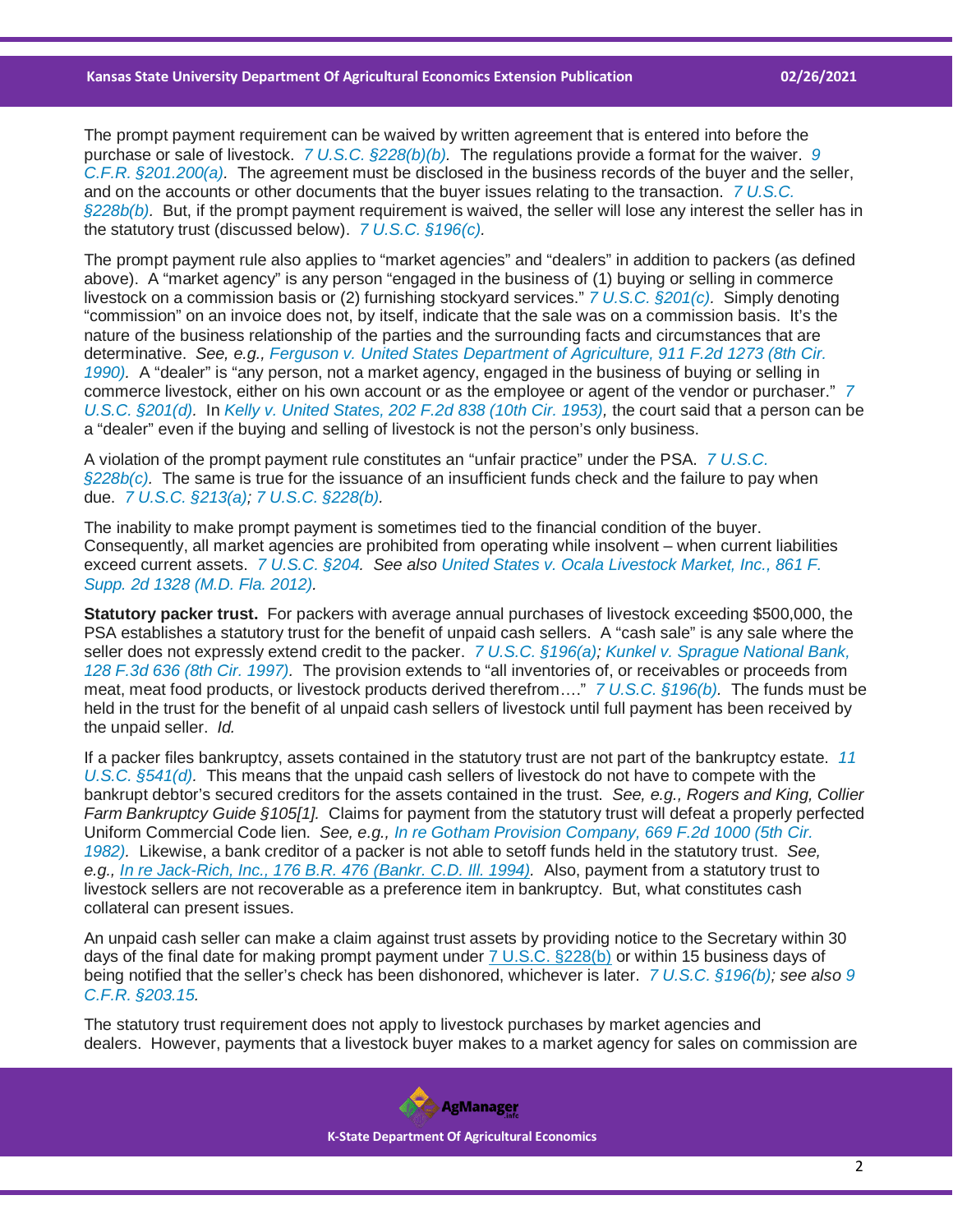considered to be trust funds that must be deposited into a custodial account. *[9 C.F.R.§201.42\(a\),](https://casetext.com/regulation/code-of-federal-regulations/title-9-animals-and-animal-products/chapter-ii-agricultural-marketing-service-fair-trade-practices-program-department-of-agriculture/part-201-regulations-under-the-packers-and-stockyards-act/proceeds-of-sale/20142-custodial-accounts-for-trust-funds?ref=ArRBZs!arCVFs) (b).* In other words, a market agency or a dealer must maintain a custodial account for trust funds. By close of the next business day after an auction, market agencies must deposit into the custodial account: (1) all proceeds collected from the auction, and (2) an amount equal to the proceeds receivable from the livestock sale that are due from the market agency; any owner, employee, or officer of the market agency; and any buyer to whom the market agency has extended credit. *7 U.S.C. §201.42(c)-(d); [9 C.F.R. §201.42\(c\).](https://casetext.com/regulation/code-of-federal-regulations/title-9-animals-and-animal-products/chapter-ii-agricultural-marketing-service-fair-trade-practices-program-department-of-agriculture/part-201-regulations-under-the-packers-and-stockyards-act/proceeds-of-sale/20142-custodial-accounts-for-trust-funds?ref=ArRBZs!arCVFs)* In addition, a market agency must deposit an amount equal to all of the remaining proceeds receivable into the custodial account within seven days of the auction, even if some of the proceeds remain uncollected. *Id.* Funds in the custodial account can only be withdrawn to remit the net proceeds due a seller, to pay lawful charges which the market agency is required to pay, and to obtain sums due the market agency as compensation for its services. *[9 C.F.R. §201.42\(d\).](https://casetext.com/regulation/code-of-federal-regulations/title-9-animals-and-animal-products/chapter-ii-agricultural-marketing-service-fair-trade-practices-program-department-of-agriculture/part-201-regulations-under-the-packers-and-stockyards-act/proceeds-of-sale/20142-custodial-accounts-for-trust-funds?ref=ArRBZs!arCVFs)* A market agency must transmit or deliver the net proceeds received from the sale to the seller by the close of business on the day after the sale. *[7](https://casetext.com/statute/united-states-code/title-7-agriculture/chapter-9-packers-and-stockyards/subchapter-v-general-provisions/section-228b-prompt-payment-for-purchase-of-livestock?ref=ArRBZs!_8q18C)  [U.S.C. §228b\(a\);](https://casetext.com/statute/united-states-code/title-7-agriculture/chapter-9-packers-and-stockyards/subchapter-v-general-provisions/section-228b-prompt-payment-for-purchase-of-livestock?ref=ArRBZs!_8q18C) [9 C.F.R. §201.43\(a\).](https://casetext.com/regulation/code-of-federal-regulations/title-9-animals-and-animal-products/chapter-ii-agricultural-marketing-service-fair-trade-practices-program-department-of-agriculture/part-201-regulations-under-the-packers-and-stockyards-act/accounts-and-records/20143-payment-and-accounting-for-livestock-and-live-poultry?ref=ArRBZs!BbRZVo)*

To make a statutory trust claim, written notice must be given to the buyer and the Grain Inspection Packers and Stockyards Administration (GIPSA). The livestock not paid for must be identified along with the date of delivery. The applicable "look-back" period is 30 days before receipt by the buyer and the Secretary.

**Note:** Effective November 29, 2018, GIPSA is no longer a standalone agency within the United States Department of Agriculture (USDA), but is contained within the USDA's Agricultural Marketing Service (AMS). The USDA final rule detailing the reorganization is found at 83 FR 61309 (Nov. 29, 2018).

#### **Amended PSA - Statutory** *Dealer* **Trust**

**Origin.** H.R. 133, *The Consolidated Appropriations Act, 2021,* was signed into law in late 2020. Title VII, Subtitle B, Chapter 2, §763 of the legislation amends the PSA by creating a statutory trust for the benefit of unpaid cash sellers of livestock to a *dealer*. Examples of "unpaid cash sellers" that may receive protection from the statutory trust include *livestock producers*, *auction markets*, and *livestock dealers* selling to another livestock dealer. The PSA says a *dealer* is "any person, not a market agency, engaged in the business of buying or selling in commerce livestock, either on his own account or as the employee or agent of the vendor or purchaser." *[7 U.S.C. § 201\(d\).](https://casetext.com/statute/united-states-code/title-7-agriculture/chapter-9-packers-and-stockyards/subchapter-iii-stockyards-and-stockyard-dealers/section-201-stockyard-owner-stockyard-services-market-agency-dealer-defined?ref=ArRBZs!P9Jywh)* Thus, a "dealer" that buys or sells livestock with their own funds, or the funds of their employer, or is acting as an agent in such a transaction is covered.

**Covered transactions.** Under the new provision, all cash purchases (any sale where the seller doesn't extend credit to the buyer) of livestock by a dealer with average annual purchases of \$100,000 or more, and all inventories of, or receivables or proceeds from the livestock purchased in a cash sale transaction must be held by the dealer in trust until the unpaid cash sellers have been paid in full. "Payment in full" does not include an unpaid cash seller that receives a payment instrument that is dishonored. Indeed, payment is not considered to have been made if a payment instrument that is given in exchange for the livestock is dishonored. Thus, if the dealer does not pay for livestock at the time of delivery, the dealer must maintain a trust with certain assets until they satisfy the unpaid purchase of livestock.

**What's in the trust?** Generally, the *trust assets* include the livestock that the dealer purchases as well as any earnings from the resale of the livestock. But a dealer need not segregate trust assets for each seller. Instead, the trust consists of commingled livestock-related assets, and all of the trust assets are subject to claims of an unpaid cash seller to the extent of the seller's claim.

**Priority rule.** Unpaid cash sellers have first priority as to trust assets. If the dealer files bankruptcy, the trust assets are *not* included in the dealer's bankruptcy estate. A buyer of livestock subject to the dealer trust receives good title to the livestock if the livestock are received in exchange for the payment of new value, and the livestock are received in good faith without notice that the transfer is a breach of trust. Also, a transfer of livestock that is subject to a dealer trust is not "for value" if the transfer is in satisfaction of an